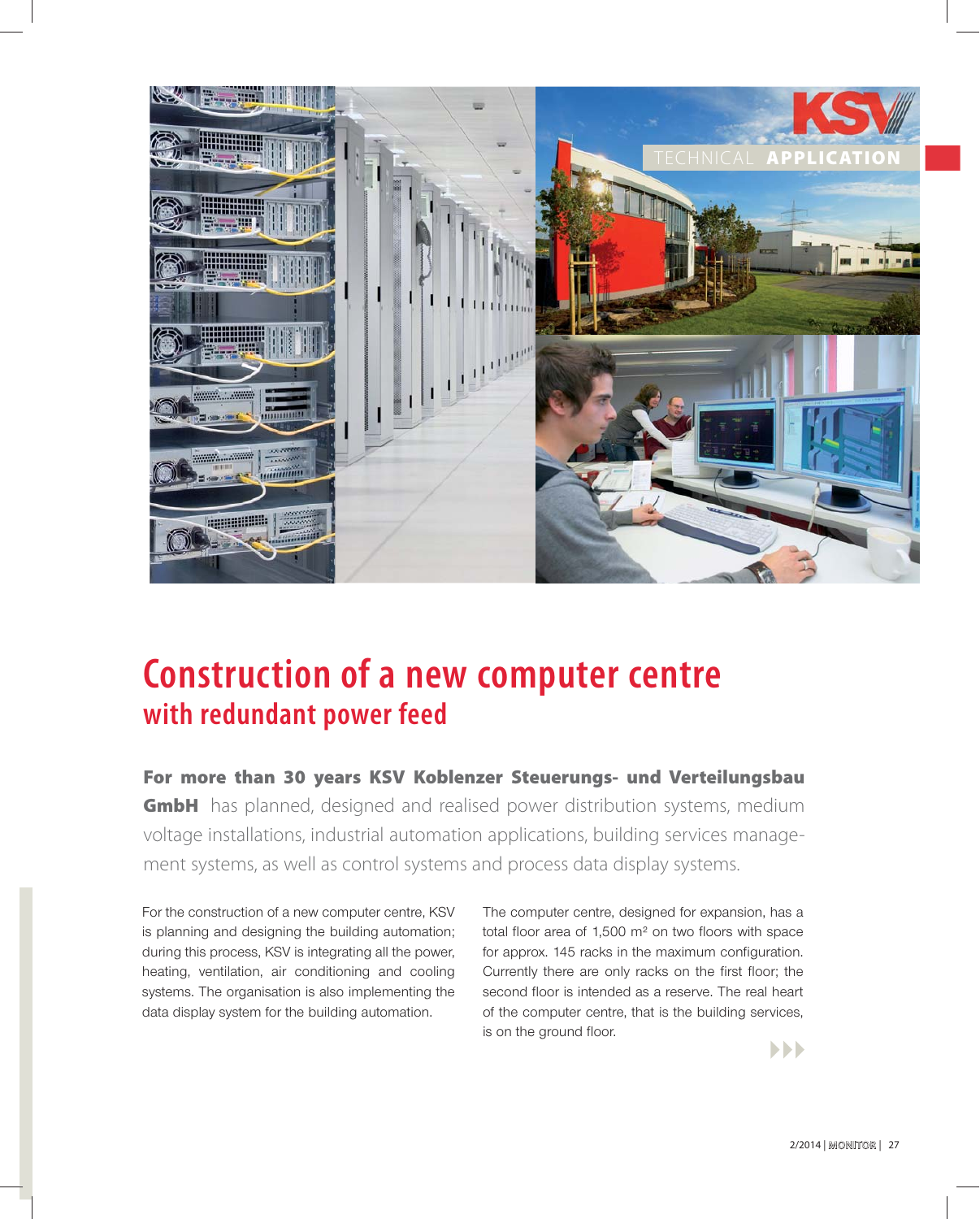

#### TECHNICAL **APPLICATION**

## **ADDED** Power system

The power consumption of the computer centre is defined as 600 kW in the maximum configuration. For this purpose the power supply in the building comprises a fully redundant layout up to the load and therefore offers a high degree of availability and reliability in accordance with the current state-of-theart. Each zone of the power supply can be electrically isolated to undertake work. These days modern IT (Information Technology) equipment generally has a redundant power feed such that continued supply is ensured on the electrical isolation of one path.

On the failure of the general power supply to the IT distribution area in the computer room, the battery-backed UPS system can continue to provide power for 15 minutes. To bridge longer-term failures in the general power supply, a diesel backup generator will take over the supply of the IT area. This emergency power system provides 1.500 kVA and has enough fuel in three underground tanks for 72 hours. If necessary these three fuel tanks can be re-fuelled during operation.

### Heating and air conditioning system

The waste heat produced by the servers is utilised by a modern heat pump to heat the WC, the workshop or the utilities room. Due to this heating concept the heat pump operates highly efficiently and therefore saves energy.

#### Cooling system

Like the power system, the cooling system also has a fully redundant layout. The cooling is distributed via two separate distribution systems and each system is configured for only 70 % of the maximum rating, such that there are adequate reserves.

Two compact chillers in the central building services area provide the cooling. Each of the chillers has a cooling capacity of 350 kW. Cold water pumps feed the glycol-water mixture to the recirculating air cooling equipment that cools the server rooms. Again all pumps here are duplicated and can also be adapted to the cooling demand. Should, nevertheless, the cooling capacity be inadequate, an additional third chiller can be installed.

### Electrical safety thanks to ATICS®

All of the cooling system, which is vitally important for the computer centre, is controlled via a switch cabinet with redundant power feed. To achieve the required high availability, the power supplies to the controller must be equipped with automatic change-over to ensure continuous function. For this purpose KSV uses proven technology from Bender in the form of the switching device "ATICS®-4-80A-DIO".

The switching devices in the ATICS<sup>®</sup> series contain all the necessary functions to change-over between two independent supply lines. They were designed